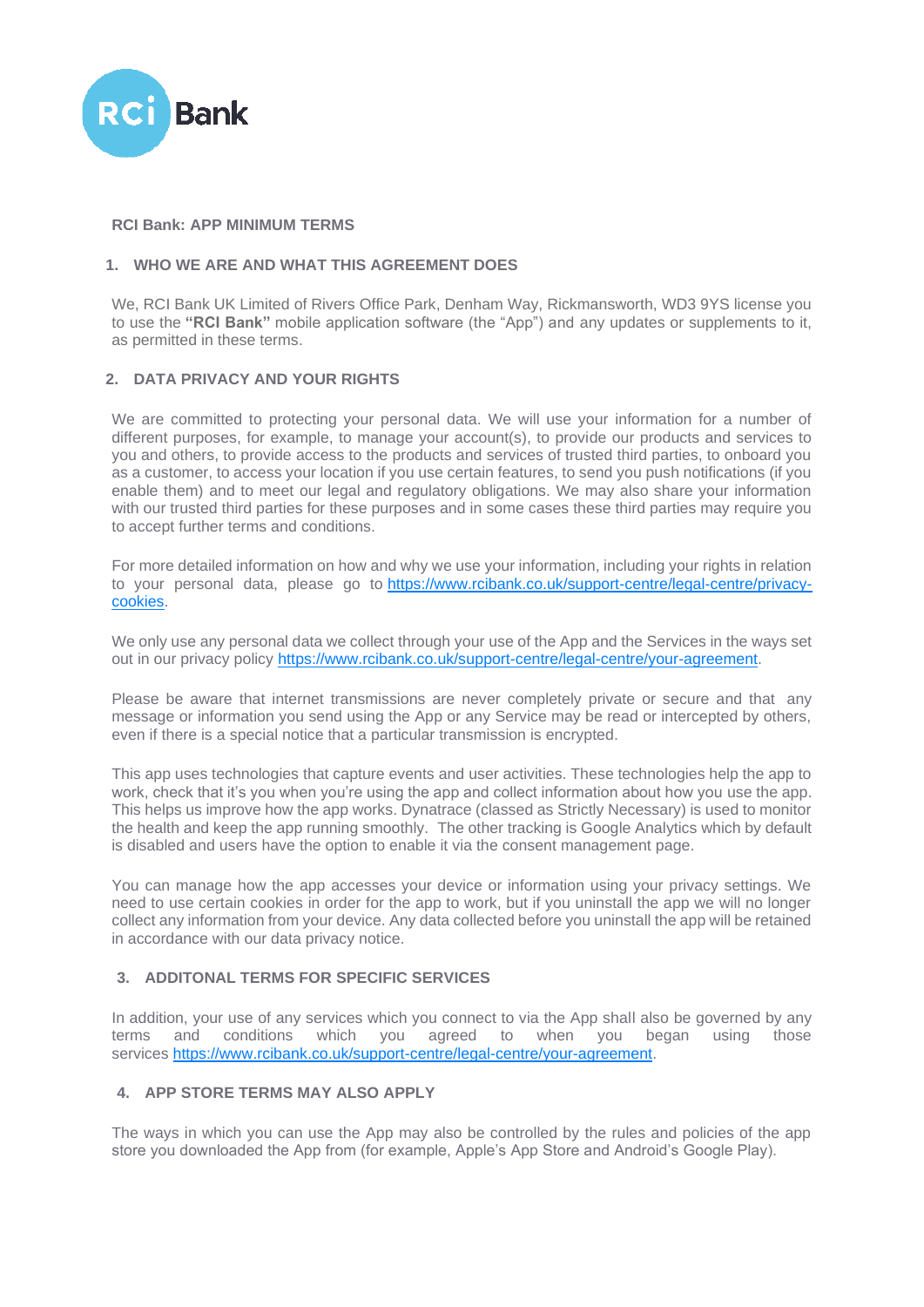

### **5. HOW WE WILL COMMUNICATE WITH YOU**

From time to time, we may contact you about the app by email, text or by telephone or post, using the contact details you have provided to us.

Sometimes, these may be marketing messages. If you don't want to receive them, you can tell us at any time by contacting us on our normal contact number.

We may still sometimes send communications by post, for example, notices about a breach of your agreement. This may be instead of, or in addition to, communications by electronic means.

It is important that you keep us updated with any changes to your contact details.

Please remember that you are responsible for checking your statements whether or not you receive a statement reminder.

Following a period of inactivity, we may remove your access to a digital servicing channel in order to protect your account information. If this happens, you simply need to re-register for access when you are ready.

If your account details or any other information about you changes, tell us straight away.

### **6. WHAT YOU CAN DO ON THE APP**

In return for your agreeing to comply with these terms you may use the App to do the following:

- View the balances of any online savings accounts you have with us;
- View interest rates, interest frequency and interest method;
- View maturity dates;
- Withdraw funds from any "easy access" account you hold with us. Funds withdrawn may only be sent to your "link account";
- Transfer funds from any "easy access" account you hold with us to any other account you also hold with us (as long as the terms of that other account allows you to deposit funds in it).
- Change Touch ID/Face ID settings;
- Change PIN settings;
- View frequently asked questions (FAQs);
- View information on how to contact us;
- View disclaimers; and
- Log off from the App.

Please note that if you withdraw funds from your "easy access" account and that results in your remaining balance being less than the minimum permitted balance for that account, then your account will automatically be closed.

### **7. SECURITY**

We won't ever phone you or send you an email asking for your security details. Nor will we ever ask anybody to do this for us. If anyone contacts you asking for your security details, they may be a fraudster. Tell us straight away on 0345 6056 050.

The app gives you access to your bank accounts, so you need to make sure you don't allow anyone to log into your account through the app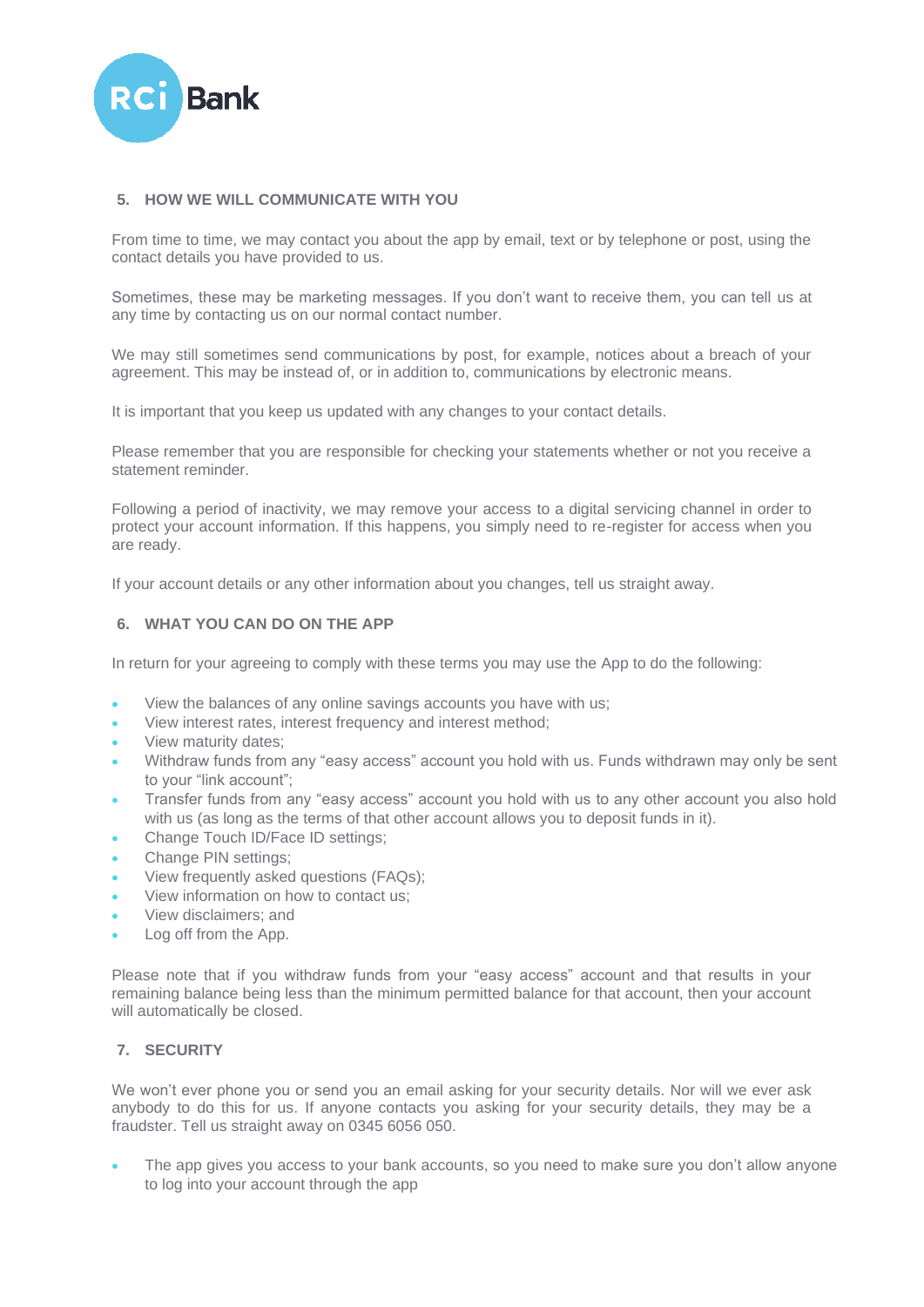

- Always keep your phone or tablet secure and close the app if you're not using it. Don't let anyone see your PIN if you are viewing it on your app
- Some devices allow you to use your fingerprint or Face ID for logging into the app. If you enable this feature, then anyone whose fingerprint or Face ID is registered on your phone or tablet may be able to log into the app and access your accounts. Therefore, you must not activate this feature if you allow other people to access your phone or tablet using their fingerprint or Face ID. You should delete any other fingerprints or Face ID registered on the device first; otherwise, transactions made by anyone else who has their fingerprint or Face ID registered on the device will be treated as being authorised by you.
- Don't install or use the app on a jail-broken or rooted device. These have had their security features changed in order to work, which makes them less secure, and means that fraudsters could access your phone or tablet and steal your information or money.
- For security purposes, always use the latest version of the app.

# **8. HOW MUCH DOES IT COST TO USE THE APP**

Your use of the App is free of charge. However, your internet or service provider may charge for using data on your smartphone or tablet device.

### **9. OPERATING SYSTEM REQUIREMENTS**

The App requires a mobile or handheld device with either iOS 11 (or above) or Android Version 7 (or above) operating system. As the App continues to be enhanced, please refer to the Apple App Store or Google Play for up to date information on the minimum requirements (e.g. amount of memory) needed to be able to run the App on your mobile or handheld device.

## **10. SUPPORT FOR THE APP AND HOW TO TELL US ABOUT PROBLEMS**

**Online Resources.** If you want to learn more about the App or the Service or have any problems using them please take a look at our support resources at [www.rcibank.co.uk/support-centre/mobile-banking](http://www.rcibank.co.uk/support-centre/mobile-banking-app)[app.](http://www.rcibank.co.uk/support-centre/mobile-banking-app)

**Contacting us (including with complaints).** If you think the App or the Services are faulty or misdescribed or wish to contact us for any other reason, please email our customer service team at hello@rcibank.co.uk or call them on 0345 6056 050.

#### **11. HOW TO USE THE APP**

To be able to use the App you will need to first have a savings account with us, and then follow the instructions below to register and activate the App:

- Go to the Apple App Store or Google Play and download the App;
- Once downloaded, open the App and confirm if you are one of our existing customers;
- Enter your online services User ID and Password:
- Provide the requested characters from your memorable security question;
- Create and confirm your 6 digit App PIN;
- Enable Touch ID/Face ID (if supported on your device); and
- Review and agree to these terms.

If we need to, we can refuse to register you for the app and limit how you use it.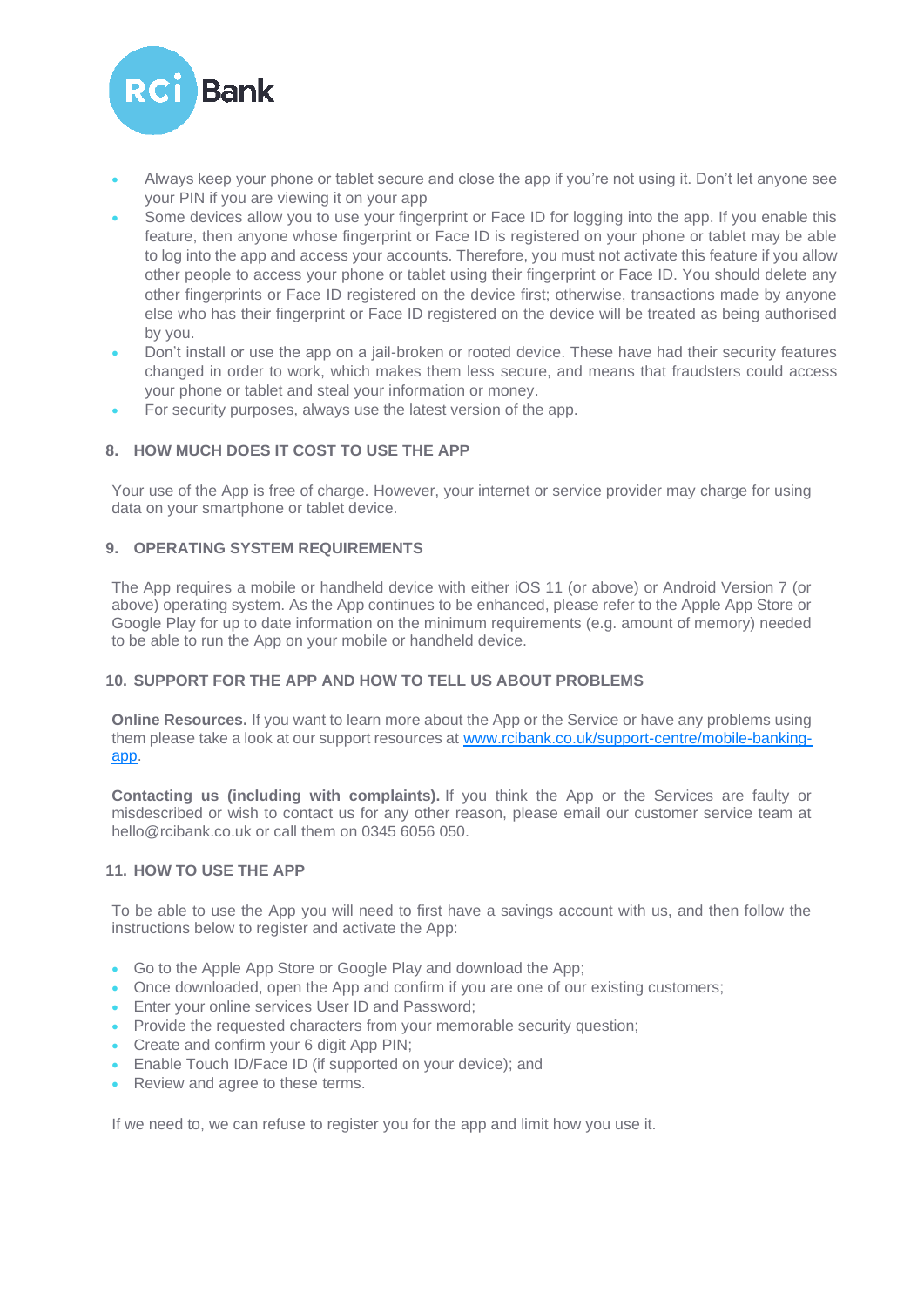

## **12. HOW YOU MAY USE THE APP, INCLUDING HOW MANY DEVICES YOU MAY USE IT ON**

In return for your agreeing to comply with these terms you may:

- Download a copy of the App onto a mobile or handheld device and view, use and display the App on such device for your personal purposes only.
- provided you comply with the "**LICENCE RESTRICTIONS**" section (Section 15) below, make a copy of the App for back-up purposes; and
- Receive and use any free supplementary software code or update of the App incorporating "patches" and corrections of errors as we may provide to you.
- The maximum number of devices that you can link to your account is ten. If you have ten devices linked and then access the app on a new device, the device that has not been used to access the app for the longest period of time with be deleted. If you would like to register that device again you will need to follow the steps described in the "**HOW TO USE THE APP**" section (Section 7).
- You can call us on 0345 6056 050 in order to de-register a device.
- If we detect that your device has been compromised in a way that may allow unauthorised or malicious software to be installed, we have the right to prevent you accessing the App using that device.

### **13. YOU MUST BE 18 TO ACCEPT THESE TERMS AND USE THE APP**

You must be 18 or over to accept these terms and use the App.

### **14. YOU MAY NOT TRANSFER THE APP TO SOMEONE ELSE**

We are giving you personally the right to use the App as set out above at "**HOW YOU MAY USE THE APP**" section (Section 8). You may not otherwise transfer the App to someone else, whether for money, for anything else or for free. If you sell any device on which the App is installed, you must remove the App from it.

### **15. CHANGES TO THESE TERMS**

We may need to change these terms to reflect changes in law, regulations or best practice or to deal with additional features which we introduce.

If we do need to change these terms, the next time you open the App the updated terms will appear, and you will need to read and accept these terms before you can proceed to use the App. If you do not accept the notified changes you will not be permitted to continue to use the App, and your right to use the App will end.

#### **16. UPDATES TO THE APP**

From time to time, we may automatically update the App to improve performance, enhance functionality, reflect changes to the operating system or address security issues. Alternatively, we may ask you to update the App for these reasons.

If you choose not to install such updates or if you opt out of automatic updates you may not be able to continue using the App.

The App will always match the description of it provided to you when you install it on your device.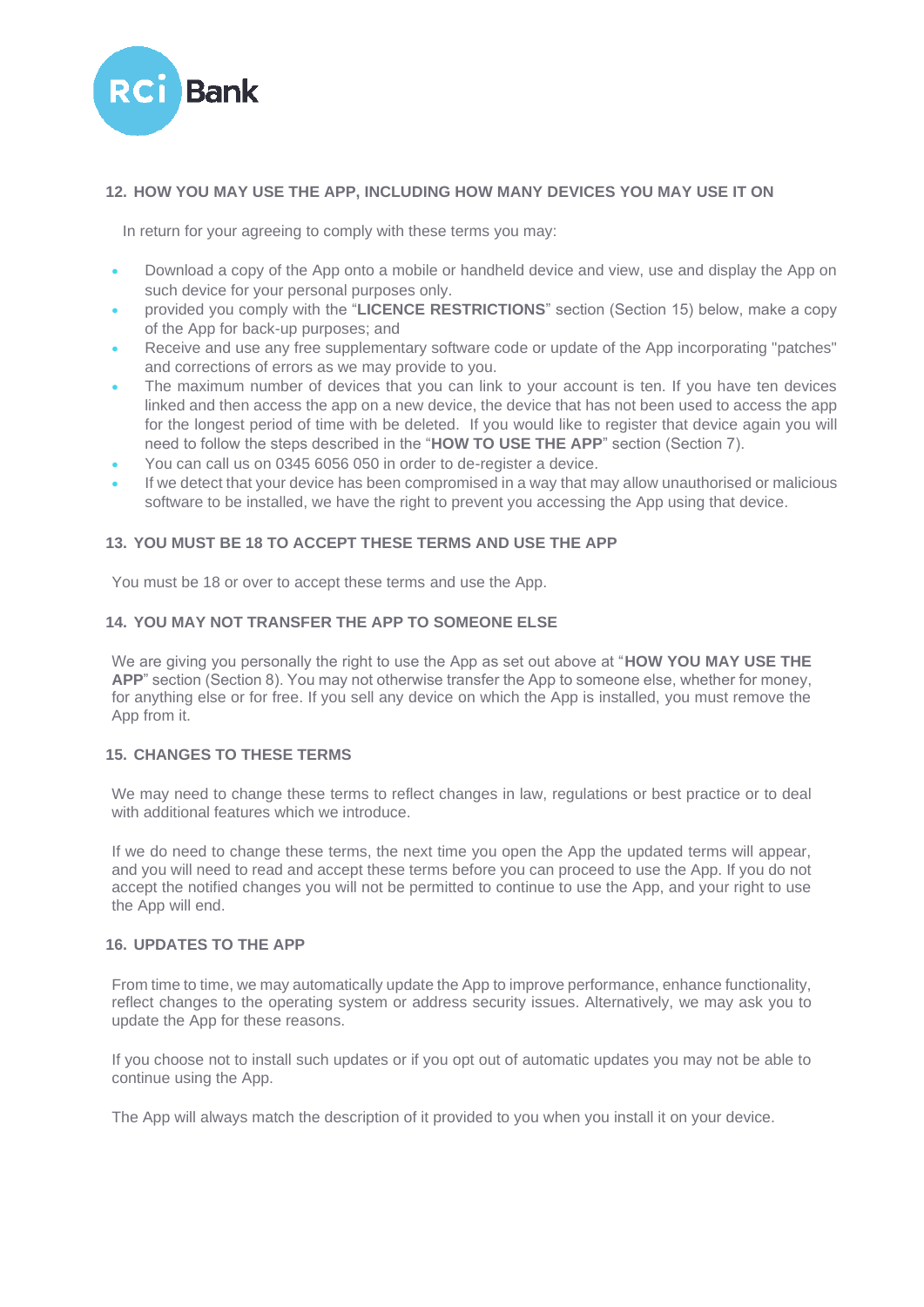

## **17. IF THINGS GO WRONG**

There are some things that we're not responsible for because, for example, they're out of our control or they relate to how your phone or tablet works. So we can't be responsible if you lose money because:

- You can't access the app for any reason or it's slow
- Any device, hardware or software you use with the app is damaged or corrupted or doesn't work
- The app doesn't work as you expect, doesn't meet your requirements or contains errors or defects or we don't correct these
- You don't receive a text or message in the app in time
- We're prevented from providing any service in part or in full because of something a third party does
- You do not update the app when prompted.

### **18. IF SOMEONE ELSE OWNS THE PHONE OR DEVICE YOU ARE USING**

If you download or stream the App onto any phone or other device not owned by you, you must have the owner's permission to do so. You will be responsible for complying with these terms, whether or not you own the phone or other device. We will not be responsible for any loss or damage, including, without limitation, any access to your bank accounts if a third party is able to access the App and your account.

## **19. WE MAY COLLECT TECHNICAL DATA ABOUT YOUR DEVICE**

By using the App you agree to us collecting and using technical information about the devices you use the App on (for example the model of the device and its operating system) and related software, hardware and peripherals for security reasons, to improve our products and to provide any services to you.

#### **20. WE ARE NOT RESPONSIBLE FOR OTHER WEBSITES YOU LINK TO**

The App or any Service may contain links to other independent websites which are not provided by us. Such independent sites are not under our control, and we are not responsible for and have not checked and approved their content or their privacy policies (if any).

You will need to make your own independent judgement about whether to use any such independent sites, including whether to buy any products or services offered by them.

### **21. WE MAY REVOKE YOUR RIGHT TO USE THE APP OR LOGIN DETAILS IN THE EVENT OF A SECURITY ISSUE**

If a security issue arises, or you inform us of one (for example that someone has accessed the App using your login details) we may revoke your login details (your username, password and App PIN). If we revoke your login details you will be issued with a password reset email and you will be able to reset your password and resume use of the App.

We may end your rights to use the App at any time by contacting you if you have broken these terms in a serious way. If what you have done can be put right, we will give you a reasonable opportunity to do so.

If you no longer have a savings account with us then we may also end your rights to use the App at any time, as you will no longer have a need to use the App.

If we end your rights to use the App: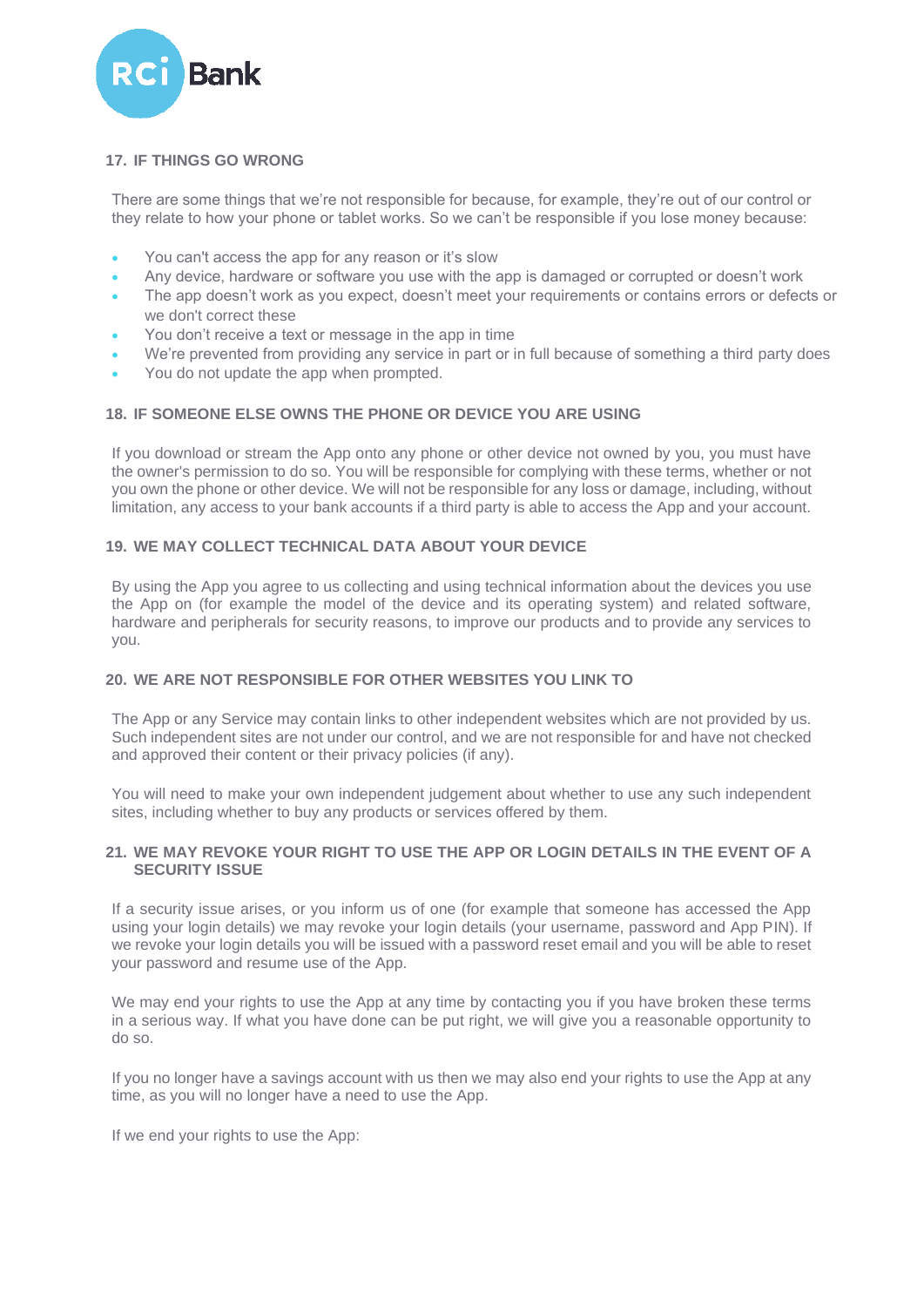

- we may revoke your login details immediately.
- you must stop all activities authorised by these terms, including your use of the App.
- you must delete or remove the App from all devices in your possession and immediately destroy all copies of the App which you have and confirm to us that you have done this.

## **22. LICENCE RESTRICTIONS**

You agree that you will:

- not rent, lease, sub-license, loan, provide, or otherwise make available, the App in any form, in whole or in part to any person without prior written consent from us;
- not copy the App, except as part of the normal use of the App or where it is necessary for the purpose of back-up or operational security;
- not translate, merge, adapt, vary, alter or modify, the whole or any part of the App, nor permit the App or any part of it to be combined with, or become incorporated in, any other programs, except as necessary to use the App on devices as permitted in these terms;
- not disassemble, de-compile, reverse engineer or create derivative works based on the whole or any part of the App nor attempt to do any such things, except to the extent that (by virtue of sections 50B and 296A of the Copyright, Designs and Patents Act 1988) such actions cannot be prohibited because they are necessary to decompile the App to obtain the information necessary to create an independent program that can be operated with the App or with another program (**Permitted Objective**), and provided that the information obtained by you during such activities:
	- is not disclosed or communicated without our prior written consent to any third party to whom it is not necessary to disclose or communicate it in order to achieve the Permitted Objective; and
	- is not used to create any software that is substantially similar in its expression to the App;
	- is kept secure; and
	- is used only for the Permitted Objective;
	- comply with all applicable technology control or export laws and regulations that apply to the technology used or supported by the App.

## **23. ACCEPTABLE USE RESTRICTIONS**

You must:

- only use the App to view your savings accounts with us or make transactions in relation to those accounts;
- not use the App in any unlawful manner, for any unlawful purpose, or in any manner inconsistent with these terms, or act fraudulently or maliciously, for example, by hacking into or inserting malicious code, such as viruses, or harmful data, into the App or any operating system;
- not infringe our intellectual property rights or those of any third party in relation to your use of the App (to the extent that such use is not licensed by these terms);
- not transmit any material that is defamatory, offensive or otherwise objectionable in relation to your use of the App;
- not use the App in a way that could damage, disable, overburden, impair or compromise our systems or security or interfere with other users;
- not collect or harvest any information or data from any service or our systems or attempt to decipher any transmissions to or from the servers running any service;
- follow all laws that apply to you when using the App.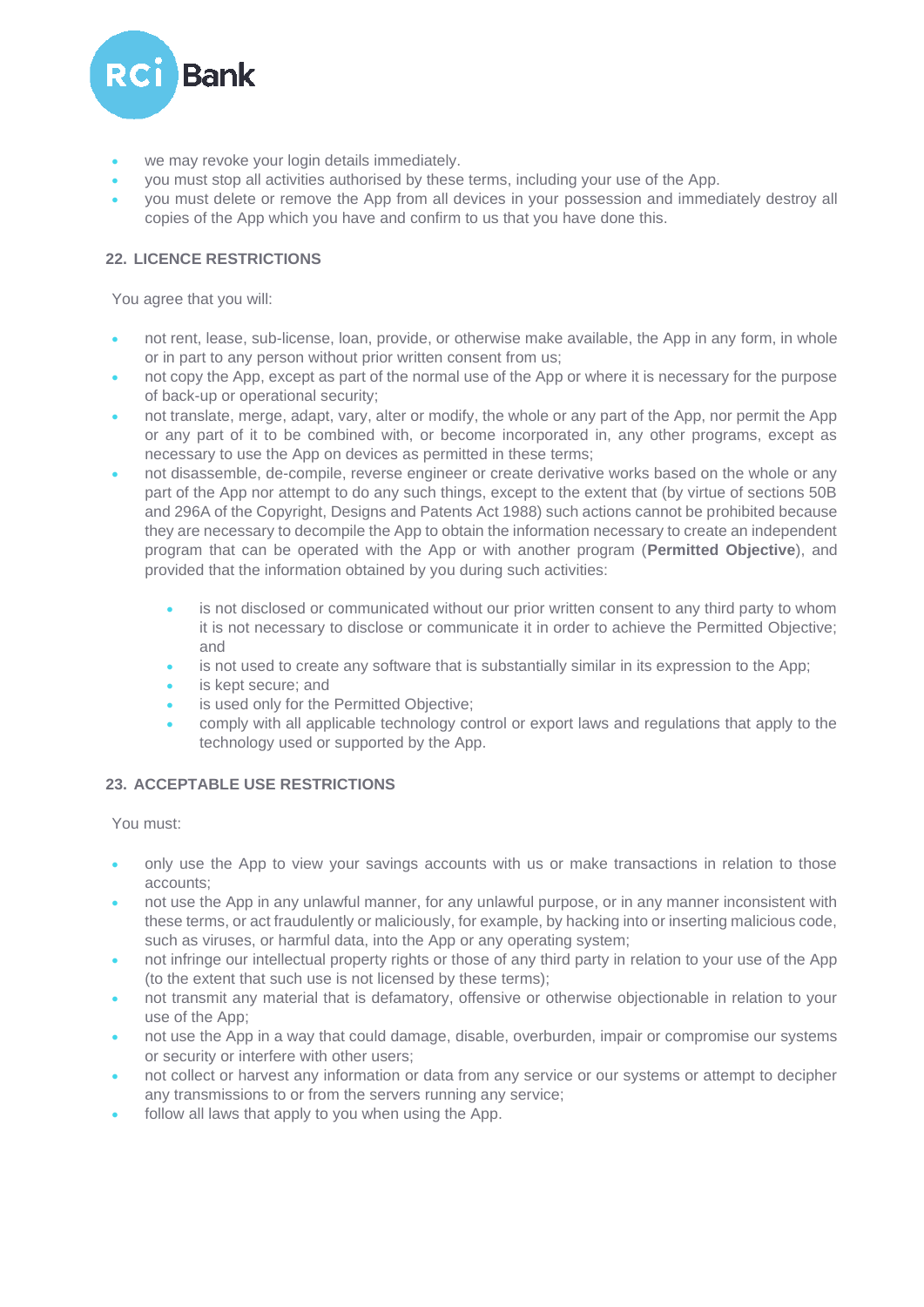

### **24. INTELLECTUAL PROPERTY RIGHTS**

All intellectual property rights in the App throughout the world belong to us (or our licensors) and the rights in the App are licensed (not sold) to you. You have no intellectual property rights in, or to, the App other than the right to use them in accordance with these terms.

Our licensor is not a party to your contract with us, and makes no commitment to you (whether under this contract, any other contract or otherwise).

#### **25. OUR RESPONSIBILITY FOR LOSS OR DAMAGE SUFFERED BY YOU**

**We are responsible to you for foreseeable loss and damage caused by us.** If we fail to comply with these terms, we are responsible for loss or damage you suffer that is a foreseeable result of our breaking these terms or our failing to use reasonable care and skill [, but we are not responsible for any loss or damage that is not foreseeable]. Loss or damage is foreseeable if either it is obvious that it will happen or if, at the time you accepted these terms, both we and you knew it might happen.

**We do not exclude or limit in any way our liability to you where it would be unlawful to do so**. This includes liability for death or personal injury caused by our negligence or the negligence of our employees, agents or subcontractors or for fraud or fraudulent misrepresentation.

**When we are liable for damage to your property.** If defective digital content that we have supplied damages a device or digital content belonging to you, we will either repair the damage or pay you compensation. [However, we will not be liable for damage that you could have avoided by following our advice to apply an update offered to you free of charge or for damage that was caused by you failing to correctly follow installation instructions or to have in place the minimum system requirements advised by us.]

**We are not liable for business losses.** The App is for domestic and private use. If you use the App for any commercial, business or resale purpose we will have no liability to you for any loss of profit, loss of business, business interruption, or loss of business opportunity.

**Limitations to the App and the Services**. The App and the Services are provided for general information and entertainment purposes only. They do not offer advice on which you should rely. You must obtain professional or specialist advice before taking, or refraining from, any action on the basis of information obtained from the App or the Service. Although we make reasonable efforts to update the information provided by the App and the Service, we make no representations, warranties or guarantees, whether express or implied, that such information is accurate, complete or up to date.

**Please back-up content and data used with the App**. We recommend that you back up any content and data used in connection with the App, to protect yourself in case of problems with the App or the Service.

**Check that the App and the Services are suitable for you**. The App and the Services have not been developed to meet your individual requirements. Please check that the facilities and functions of the App and the Services (as described on the app store site and in the Documentation) meet your requirements.

**We are not responsible for events outside our control.** If our provision of the Services or support for the App or the Services is delayed by an event outside our control then we will contact you as soon as possible to let you know and we will take steps to minimise the effect of the delay. Provided we do this we will not be liable for delays caused by the event but if there is a risk of substantial delay you may contact us to end your contract with us and receive a refund for any Services you have paid for but not received.